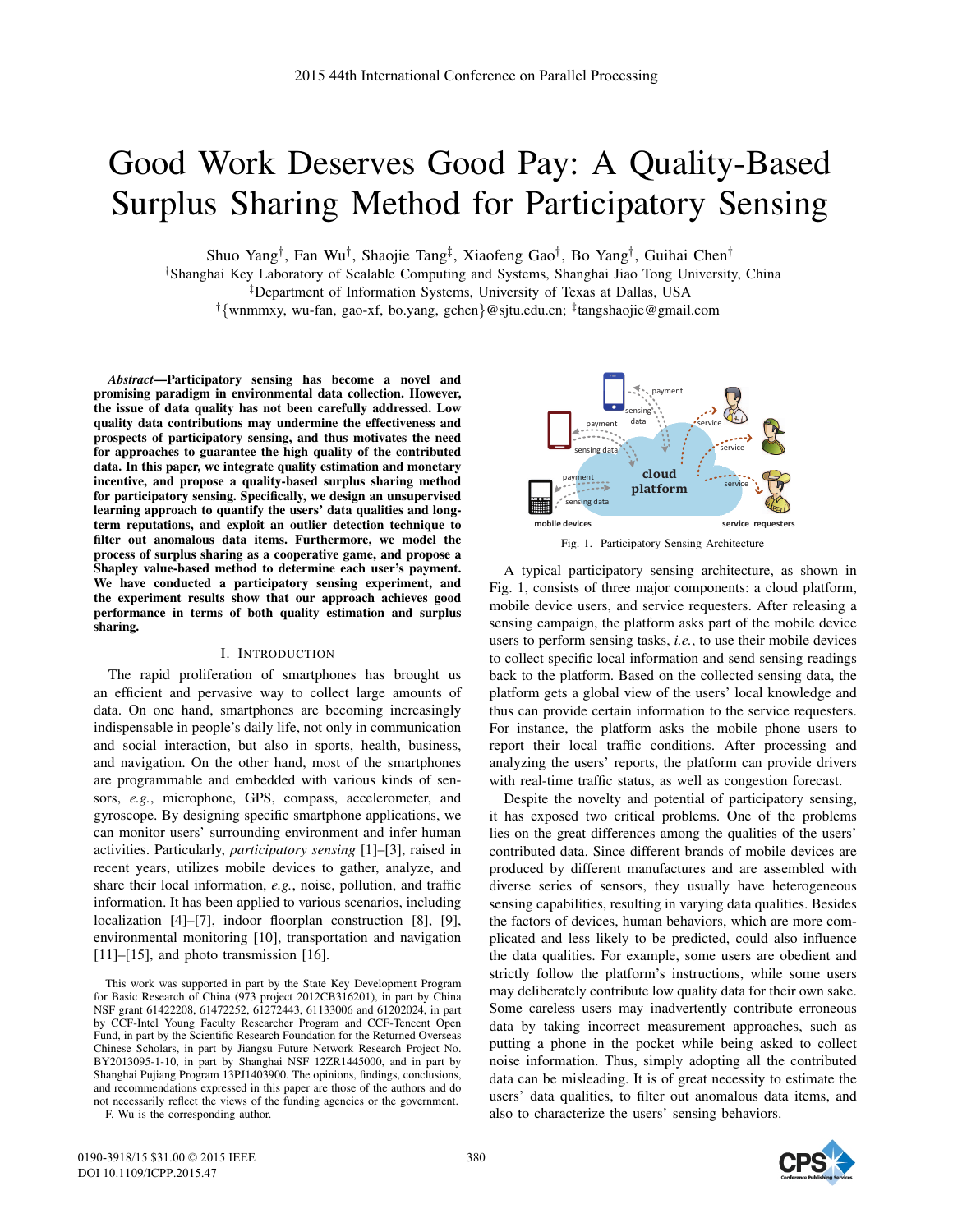The other problem is how to incentivize the users to continuously participate in the sensing campaign. Since performing sensing tasks requires the mobile device users to devote their time, battery consumption, storage spaces, and computation resources, rational users, who only consider their own benefits, may not be willing to participate in the sensing campaign without proper compensation. To motivate the users' willingness on participation, the platform usually rewards each user with a certain amount of payment. Most of the existing works determine the users' payments by adopting a reverse auction model. In the auction, each user submits her self-claimed cost as her bid. Then the platform selects part of the users to perform sensing tasks and rewards each selected user with a payment no less than her bid [17]–[20]. However, these reverse auction-based methods suffer from several critical limitations in practice. First, it is infeasible to determine a user's cost for participating in a sensing campaign, since her devotion, *e.g.*, battery consumption [21], cannot be precisely quantified by existing approaches. Second, since the users' self-claimed costs cannot reflect their qualities of contributions in a sensing campaign, determining the users' payments based solely on their bids may leaves users with chances to provide low or no effort, commonly known as "free-riding" [22]. Third, without quality regulation, collected data may suffer from uneven levels of qualities, which prevents the platform from providing reliable services to requesters and thus diminishes the utility of the platform.

With the objectives of regulating data quality and motivating the users' participation, a quality-based payment determination scheme is badly needed. To the best of our knowledge, none of the existing works take both monetary incentive and data quality into consideration. A number of researchers [17]– [20], [22]–[24] studied the incentive problems in participatory sensing, but did not provide a way to measure the data quality. Although Wang *et al.* [16] and Huang *et al.* [25] preliminarily investigated the issues of data quality, they did not consider the important part of monetary incentives.

In this paper, we jointly consider the problems of quality estimation and monetary incentives, and propose a qualitybased surplus sharing method, which mainly consists of two parts: (i) *quality estimation module* and (ii) *surplus sharing module*. In the quality estimation module, we present an unsupervised learning technique to estimate the users' data qualities and characterize their long-term reputations. To improve the accuracy of data analysis, we also detect and filter out anomalous users, whose sensory readings are far away from the group consensus. To determine the users' payments, we model the process of surplus sharing as a cooperative game, where the total surplus earned by the platform is based on the users' contributions. We adopt the concept of the celebrated Shapley value [26], [27] to calculate each user's surplus share. To tackle the problem of infeasibility in calculating the Shapley values, we propose an approximate Shapley value calculation algorithm. We show that the proposed surplus sharing scheme exhibits several desirable properties that indicate that a user's payment is proportional to her contribution to the sensing campaign. We also conduct an experiment to evaluate our proposed method. Our major contributions are listed as follows.

- First, we propose an unsupervised learning method to quantify the users' data qualities, and to characterize their long-term reputations based on their quality records. We also apply an outlier detection technique to improve platform's estimation accuracy.
- Second, we model the process of surplus sharing as a cooperative game, and discuss several desirable properties in designing a surplus sharing scheme. We propose a Shapley value-based surplus sharing method that satisfies our design requirements. We also present an approximate Shapley value calculation algorithm to reduce the computation complexity.
- Third, we have conducted a noise monitoring experiment for more than 12 hours, and collected over 450,000 data items. Our experiment results show that our method achieves good performance in both quality estimation and surplus sharing.

The rest of the paper is organized as follows. We first briefly review related work in Section II. In Section III, we present our system model. The quality estimation module and the surplus sharing model are presented in Section IV and Section V, respectively. In Section VI, we conduct an experiment and evaluate our proposed method. Finally, we conclude this paper in Section VII.

## II. RELATED WORK

The concept of participatory sensing was initialized by Burke *et al.* [1], after which a good number of researchers have studied various applications of participatory sensing. Azizyan *et al.* [4] proposed a logical localization technique based on ambient fingerprintings, *e.g.*, optical, acoustic, and motion attributes. LiFS [5], Zee [6], and FreeLoc [7] are three different physical indoor localization methods that deploy mobile devices to track the indoor environment. CrowdInside [8] and Jigsaw [9] both leverage smartphone sensors to automatically construct indoor floor plan. PEIR [10] is a participatory sensing application that calculates personalized estimates of environmental impact and exposure based on data collected from mobile phones. SmartPhoto [16] is a smartphone-based resource-aware crowdsourcing approach for image sensing. Besides, participatory sensing has also been applied to traffic and navigation, *e.g.*, estimating traffic delay [11], finding the most fuel-efficient routes for vehicles [12], predicting bus arrival time [13], finding on-street parking spaces [14], and automatically updating road maps [15].

Participatory sensing has also been intensively studied from the theoretical perspectives, especially based on the market model, where users are modeled as rational and are only interested in maximizing their own benefits. Lee and Hoh [17] studied the user participation problem and proposed an incentive mechanism to minimize incentive cost, while maintaining an adequate number of participants. Later, Jaimes *et al.* [23] extended Lee and Hoh's work to a location-based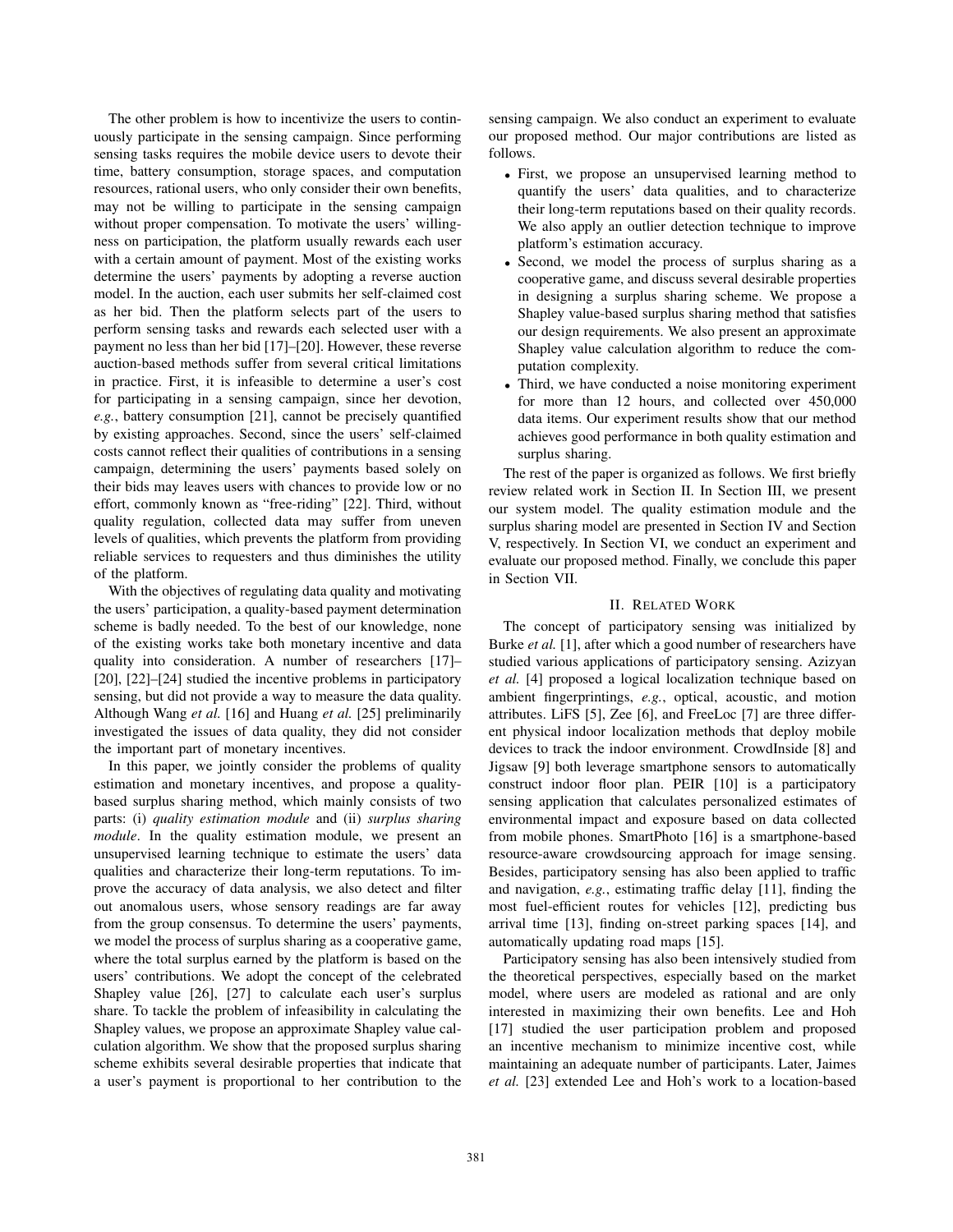scenario with budget constraint. Yang *et al.* [18] considered both the platform-centric model and the user-centric model, and provided incentive mechanisms for them respectively. Koutsopoulos [19] modeled the participatory sensing as a reverse auction, and studied the design of optimal frugal mechanism. Zhao *et al.* [20] studied the online task allocation in participatory sensing with budget constraint. The most closely related works to ours are [22] and [25]. Zhang and van der Schaar [22] proposed a reputation-based protocol to incentivize users to contribute high level of effort, but they simply assumed that the users' behaviors could be classified into binary sets (*i.e.*, good or bad) and did not provide any method to measure the qualities of the users' contributions. Huang *et al.* [25] proposed a quality and reputation framework for noise monitoring, but they neither eliminated anomalous users nor considered the monetary incentives.

Outlier detection [28], which has been widely studied in the field of data mining, has also been applied to sensor network to detect faulty nodes and improve sensing accuracy [29], [30]. It can be mainly classified into model-based and consensusbased. A model-based outlier detection technique requires prior knowledge of the data distribution and tends to detect data instances that deviate from the expectation. Whereas, the consensus-based protocols measure the confidence of data instances based on the group consensus and thus do not need additional data models. The consensus-based approaches can be further classified into distance-based [31] and densitybased [32], depending on which consistency metric (distance or density) is used. In this paper, we apply a distance-based outlier detection technique [31] to detect anomalous users.

Shapley value [26], [27] is a powerful tool for surplus sharing in cooperative games, where multiple players cooperate with each other to generate a surplus and the problem is to determines each player's surplus share. It has been applied to various scenarios. Misra *et al.* [33] studied the incentive problem in peer-to-peer scenario and proposed a fluid Shapley value approach to guarantee that each peer receives a payment proportional to its contribution. Narayanam and Narahari applied Shapley value to discover influential nodes in social networks [34]. Ma *et al.* [35] studied the profit sharing in ISP settlement, and presented a sharing mechanism based on Shapley value. Dong *et al.* [21] modeled the energy accounting as cooperative game, and provided a Shapley value-based approach to determine the energy consumption of each application in a smartphone.

#### III. SYSTEM OVERVIEW

In this section, we present an overview of our proposed participatory sensing architecture.

We consider a general participatory sensing scenario, where the platform's objective is to monitor an unknown environmental condition (*e.g.*, noise, temperature, or traffic condition). To this end, mobile device users are asked to gather and share their local environmental information, which will be used by the platform to generate its estimation of real environment. Since the accuracy of the collected data may vary among



Fig. 2. System Overview

users, it is of great necessity to quantify the users' data quality, *s.t.*, the users' contributed data will be treated differentially in producing the campaign estimation. Furthermore, the users' payments will be determined based on their data qualities.

We note that the environmental conditions may differ among distinct locations and moments. For example, the traffic conditions at two different locations may not be the same at the same time. Even at the same location, they may vary among different moments. To tackle the spatial and temporal inconsistencies, the participatory sensing campaign is divided into *tasks*, each of which has its specified area and period [23], [36]. The users are allowed to choose and participate in their interested tasks. For clarity of illustration, we consider the quality estimation and surplus sharing for one task in the rest of the paper.

We assume that a task (*e.g.*, noise monitoring in a specific park) has  $K$  time slots with the same duration  $T$ . The set of users within the region of the task is denoted by  $\mathbb{N} =$  $\{1, 2, \ldots, n\}$ . In each time slot  $k, 1 \leq k \leq K$ , each user  $i \in \mathbb{N}$  submits her sensing data  $x_{i,k}$  to the platform, and is rewarded with payment  $p_{i,k}$ .

Fig. 2 shows the architecture of our proposed participatory sensing system, which primarily consists of a quality estimation module and a surplus sharing module. The quality estimation module is adopted to quantify the users' qualities and reputations, to classify the users into normal or anomalous, and to calculates the platform's estimation of the real environment. Based on the results from the quality estimation module, the surplus sharing module applies the Shapley value to determine the users' payments.

In the quality estimation module, the platform utilizes an unsupervised learning technique to estimates the users' data qualities  $Q_k = \{q_{1,k}, \ldots, q_{n,k}\}\$ in each slot k without the knowledge of the ground truth, where  $q_{i,k}$  represents the relative accuracy of the user  $i$ 's contributed data. Although quality estimation can provide comparisons of the users' data in current slot, it neglects the users' historical behaviors and only presents a temporal view of the users' data qualities. To completely characterize the credibility of the users' data, a reputation component is introduced to aggregate each user  $i$ 's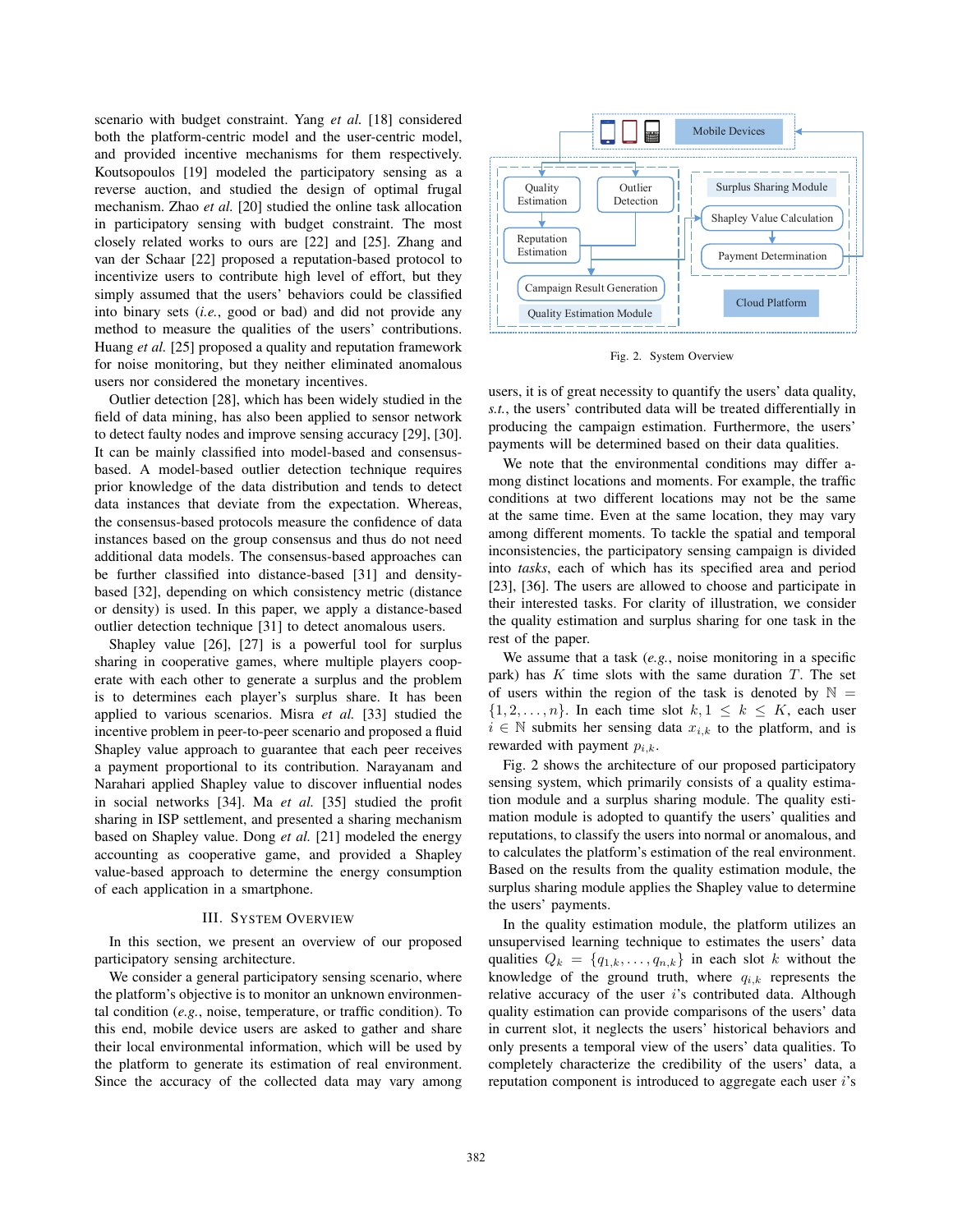historical quality records to quantify her reputation  $R_{i,k}$  after k slots. A high reputation score  $R_{i,k}$  means that user i has been contributing high quality data in the past slots and thus her data  $x_{i,k}$  in current slot k is more likely to be accurate.

To improve the accuracy of our generated estimation, we apply an outlier detection technique [31] to classify the users into two sets, *i.e.*, a set of normal users  $\mathbb{N}_k^N$  and a set of anomalous users  $\mathbb{N}_k^A$ , depending on whether one's sensing data is far away from the group consensus. The data contributed by the anomalous users is considered to be faulty and thus should be filtered out in the process of campaign result generation. Finally, based on the results from reputation estimation and outlier detection, we generate our real-time campaign result  $\bar{x}_k$ , which is our estimation for environmental condition.

In the surplus sharing module, we determine each user's payment by modeling the campaign as a multi-player *cooperative game* [37], *i.e.*, players participate in a game and the game generates a surplus which will be divided among the players. We note that the term "cooperative" means that players can influence the total generated surplus via both cooperation and competition. In participatory sensing, the game is the sensing campaign, the players are the mobile device users, and the surplus is the platform's profit from the campaign. We assume that the platform's profit is proportional to the credibility of its generated campaign result, where the credibility of campaign result is based on the credibility of normal users  $\mathbb{N}_k^N$ . We analyze several desirable properties in surplus sharing and propose a Shapley value-based method. We show that the proposed method perfectly fits our design requirements. To tackle the exponential complexity of Shapley value computation, we further propose an efficient algorithm to calculate the approximate Shapley value of each user.

We summarize the frequently used notations in Table I.

TABLE I FREQUENTLY USED NOTATIONS

| Notation                                 | Description                                            |
|------------------------------------------|--------------------------------------------------------|
| $\mathbb{N}, n$                          | Set of users and the number of users                   |
| S                                        | Subset of users                                        |
| i, j                                     | User                                                   |
| K, k                                     | The number of slots and slot                           |
| T                                        | The duration of each slot                              |
| $X_k, x_{i,k}$                           | Data set and i's data in slot $k$                      |
| $Q_k, q_{i,k}$                           | Quality set and i's quality in slot $k$                |
| $R_{i,k}$                                | User i's reputation after slot $k$                     |
| $\mathbb{N}_{k}^{N}, \mathbb{N}_{k}^{A}$ | Normal users and anomalous users in slot $k$           |
| $w_k$                                    | Cluster centroid in slot $k$                           |
| $\bar{x}_k$                              | Campaign result in slot $k$                            |
| $p_{i,k}$                                | The payment of i in slot $k$                           |
| $v(\mathbb{S})$                          | The surplus generated by the set $\mathcal S$ of users |
| $\theta_{i,k}$                           | User $i$ 's Shapley value in slot $k$                  |
| $\hat{\theta}_{i,k}$                     | User $i$ 's approximate Shapley value in slot $k$      |
| $o, \phi(\mathbb{S})$                    | One permutation and set of permutations of S           |
| $pre_i(o)$                               | User $i$ 's predecessor in the permutation $o$         |

# IV. QUALITY AND REPUTATION ESTIMATION

In this section, we present detailed designs of the quality estimation module. This module takes raw sensing data from the users as input, quantifies the users' data qualities and reputations, and then filters out anomalous data items. Finally, the platform produces the campaign result, which is the estimation of real physical environment.

## *A. Quality Estimation*

In a time slot  $k$ , given the set of the users' sensing data  $X_k = \{x_{1,k}, \ldots, x_{n,k}\}\$ , the quality estimation component calculates the users' data qualities  $Q_k = \{q_{1,k}, \ldots, q_{n,k}\}.$ Since the ground truth is not known, we rely on the observation that the majority of users contribute reliable data, and utilize the data aggregation with highest density as the criterion to measure the users' data qualities.

We treat the set of sensing data  $X_k$  as a cluster and denote the distance between any two data items  $x_{i,k}$  and  $x_{i,k}$  by  $dist(x_{i,k}, x_{i,k})$ . The distance measurement function  $dist($ ), specified by the sensing platform, measures the similarity between different data items. It could be their Euclidean distance, cosine distance, or any other specified similarity distance. A smaller distance usually indicates higher similarity, and vice versa. We also define the centroid of the cluster, denoted by  $w_k$ , to be the data point that minimizes the sum of weighted squared distances between  $w_k$  and each user's data.

$$
w_k = \underset{w_k}{\operatorname{argmin}} \sum_{i=1}^{n} (dist^2(w_k, x_{i,k}) \times q_{i,k}). \tag{1}
$$

The quality of each user  $i$ 's data is measured based on its deviation  $d_{i,k}$  from the cluster centroid, shown in Equation (2). Intuitively, data with higher quality is in closer proximity to the cluster centroid than lower quality ones, which results in a smaller  $d_{i,k}$ .

$$
d_{i,k} = dist^2(w_k, x_{i,k}).
$$
\n(2)

Let  $\lambda$  be the sum of deviations, *i.e.*,  $\lambda = \sum_{i=1}^{n} d_{i,k}$ . We update  $q_{i,k}$  using the fixed point iteration [25], [30] based on the following equation:

$$
q_{i,k} = \frac{\frac{1}{\frac{d_{i,k}}{\lambda} + \epsilon}}{\sum_{j=1}^{n} \frac{1}{\frac{d_{j,k}}{\lambda} + \epsilon}},
$$
\n(3)

where  $\epsilon$  is a small constant real number. The quality estimation algorithm is presented in Algorithm 1. We note that  $q_{i,k}$  is a real number within  $(0, 1)$  and  $\sum_{i=1}^{n} q_{i,k} = 1$ . Our algorithm converges when each user's quality variation between two consecutive iterations is lower than a pre-defined threshold.

## *B. Reputation Estimation*

After determining the users' data qualities, we present here the design of reputation estimation component, which utilizes the users' historical quality records to estimate their credibility in a long-term view.

Our reputation estimation is based on the observation that a person's reputation in social situations tends to be built up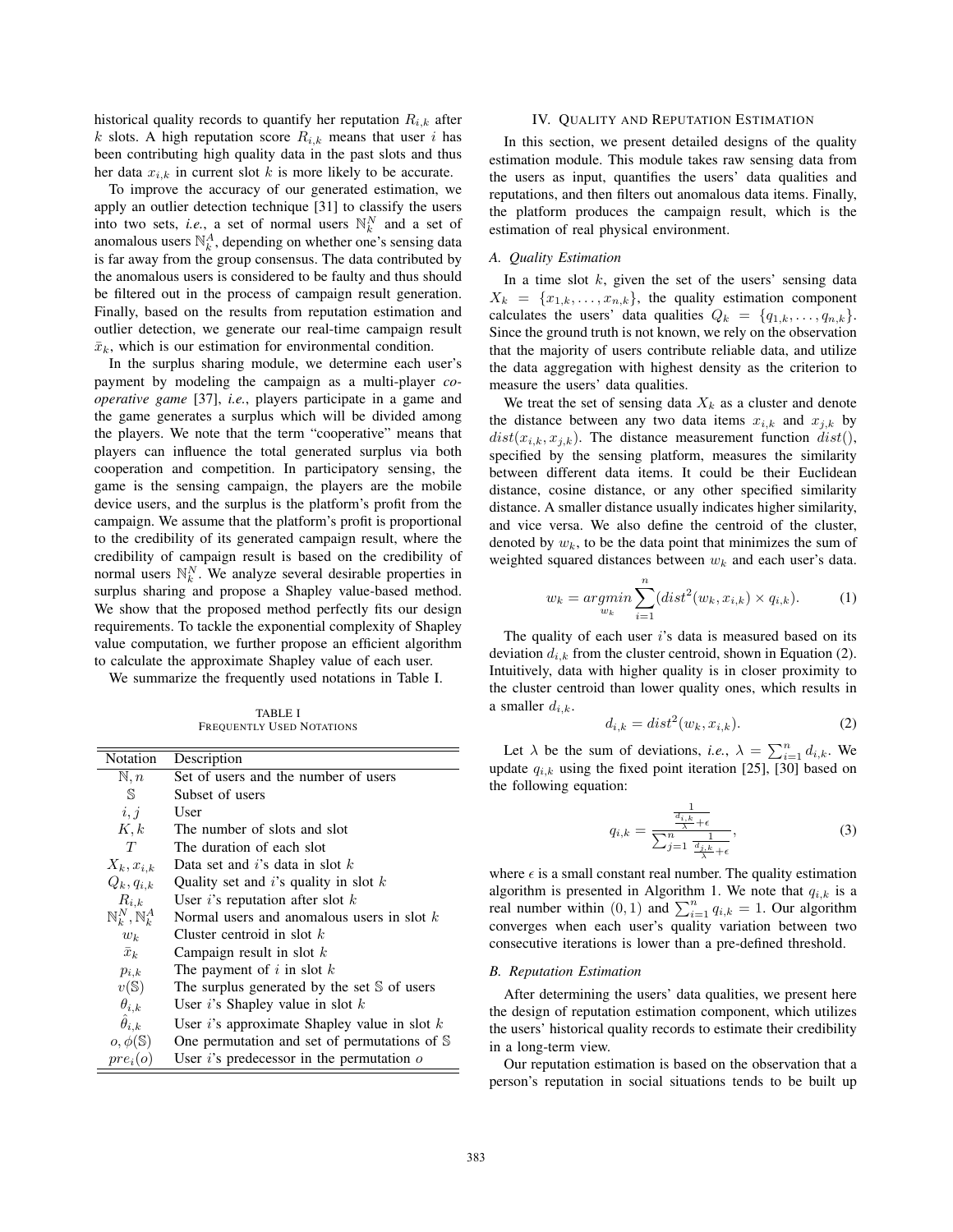Algorithm 1: Quality Estimation

**Input:** The collected data set  $X_k = \{x_{1,k}, \ldots, x_{n,k}\}\$ **Output:** The users' data qualities  $Q_k = \{q_{1,k}, \ldots, q_{n,k}\}\$ 

- 1 Initialize  $q_{i,k} = 1/n, \forall i \in \mathbb{N}$ ;
- 2 Calculate the cluster centroid  $w_k$  using Equation (1);
- 3 Calculate  $d_{i,k}$  for every  $i \in \mathbb{N}$  using Equation (2);
- 4 Update  $q_{i,k}$  for every  $i \in \mathbb{N}$  using Equation (3);
- 5 If the iteration has converged, return  $\{q_{i,k}\}\;$  Otherwise, go back to Step 2.



gradually after a number of honest behaviors, and can be rapidly torn down after even a few dishonest behaviors [25]. Specifically, we adopt the celebrated logistic function to model this behavior. The generalized logistic function, also known as Richard's curve [38], is formulated below:

$$
R_{i,k}(q'_{i,k}) = A + \frac{B - A}{\left(1 + De^{-F(q'_{i,k} - M)}\right)^{1/h}},\tag{4}
$$

where  $A$  is the lower asymptote,  $B$  is the upper asymptote, D depends on the value  $R_{i,k}(0)$ , F is the growth rate, M determines the maximum growth, and  $h$  affects near which asymptote maximum growth occurs. Fig. 3 shows an instance of the logistic function with  $A = 0, B = 1, D = 1, F =$  $1, M = 1$ , and  $h = 1$ .

After each time slot  $k$ , we update the users' reputations by using the logistic function, whose output  $R_{i,k}(q'_{i,k}) \in (0,1)$ , is the user i's updated reputation. The input parameter of the logistic function  $q'_{i,k}$  is calculated as follows:

$$
q'_{i,k} = \sum_{t=1}^{k} \omega^{k-t} \left( q_{i,t} - \frac{1}{n} \right).
$$
 (5)

As the formula shows, we aggregate historical information to estimate the users' reputation by summing up all the past quality records, where the exponential term  $\omega^{k-t}$ , with 0 <  $\omega$  < 1 being the aging weight, assigns heavier weights to recent records than older ones. The term  $q_{i,t} - 1/n$  is used to identify whether user  $i$ 's data quality in slot  $t$  is above the average, *i.e.*,  $q_{i,t} - 1/n > 0$  means that the quality of  $x_{i,t}$  is above the average and vice versa.

We note that the decrement and increment rates of the users' reputations should be different. One simple approach is to classify the users' behaviors into trustworthy or untrustworthy, and to assign different aging weights to them [25]. We note that this approach assigns users with the same label (*i.e.*, trustworthy or untrustworthy) the same aging weight. However, in real scenario, the rate of reputation's decrement/increment of a user should be proportional to the degree of the trustworthiness/untrustworthiness of her behavior. For example, a user's reputation should have larger decrement when she contributes "very bad" data than "slightly bad" data. Therefore, we replace  $\omega$  with  $1 - q_{i,t}$ , when  $q_{i,t} \leq 1/n$ , *s.t.*, the users with lower quality data have higher aging weights and thus results in larger reputation decrements. Similarly, for each user i, whose quality is above the average (*i.e.*,  $q_{i,t} > 1/n$ ), her aging weight is her quality  $q_{i,t}$ . We learn from our experiment that the data quality of each user never exceed 0.5, *s.t.*, the rate of reputation decrement is always larger than the rate of reputation increment.

$$
q'_{i,k} = \begin{cases} \sum_{t=1}^{k} (1 - q_{i,t})^{k-t} (q_{i,t} - \frac{1}{n}) & \text{if } q_{i,t} \leq \frac{1}{n}, \\ \sum_{t=1}^{k} q_{i,t}^{k-t} (q_{i,t} - \frac{1}{n}) & \text{if } q_{i,t} > \frac{1}{n}. \end{cases}
$$
 (6)

Thus, to determine the user  $i$ 's reputation after  $k$  slots, we first calculate  $q'_{i,k}$  using Equation (6) and then apply our reputation function Equation  $(4)$ . The function output is i's reputation  $R_{i,k}$ .

# *C. Outlier Detection*

In this subsection, we present an outlier detection technique to find data items that are far away from expectations. For example, the noise readings recorded by a mobile phone that is put in the pocket should be counted as outliers. Specifically, we adopt the concept of distance-based outlier [31], which is a representative method of proximity-based outlier detection.

For the data set  $X_k$ , we define a distance threshold r to be the reasonable neighborhood of a data item. For each data item  $x_{i,k} \in X_k$ , we calculate the number of other data items within the r-neighborhood of  $x_{i,k}$ . If most of the data items are far away from  $x_{i,k}$ , i.e., not in the r-neighborhood of  $x_{i,k}$ , then  $x_{i,k}$  is regarded as an outlier. We present the formal definition below.

**Definition 1** (Distance-Based Outlier [31]). *Let*  $r (r \ge 0)$  *be the distance threshold and*  $\mu$   $(0 \lt \mu \leq 1)$  *be the fraction threshold. A data object*  $x_{i,k}$  *is*  $DB(r, \mu)$ *-outlier if* 

$$
\frac{|\{x_{j,k}|dist(x_{i,k}, x_{j,k}) \le r\}|}{|X_k|} \le \mu.
$$

A simple and efficient algorithm, as shown in Algorithm 2, is used to classify the users into normal users  $\mathbb{N}_k^N$  and anomalous users  $\mathbb{N}_{k}^{A}$ . The data items of these anomalous users will be filtered out in the process of generating the estimation of environmental condition.

#### *D. Campaign Result Generation*

To calculate the environmental estimation in time slot  $k$ , we first eliminate anomalous data items from collected data set to improve estimation accuracy. Then, we assign each normal data item  $x_{i,k}$  a credibility weight  $R_{i,k}$ , which is user i's reputation. The reputation-based cluster centroid, calculated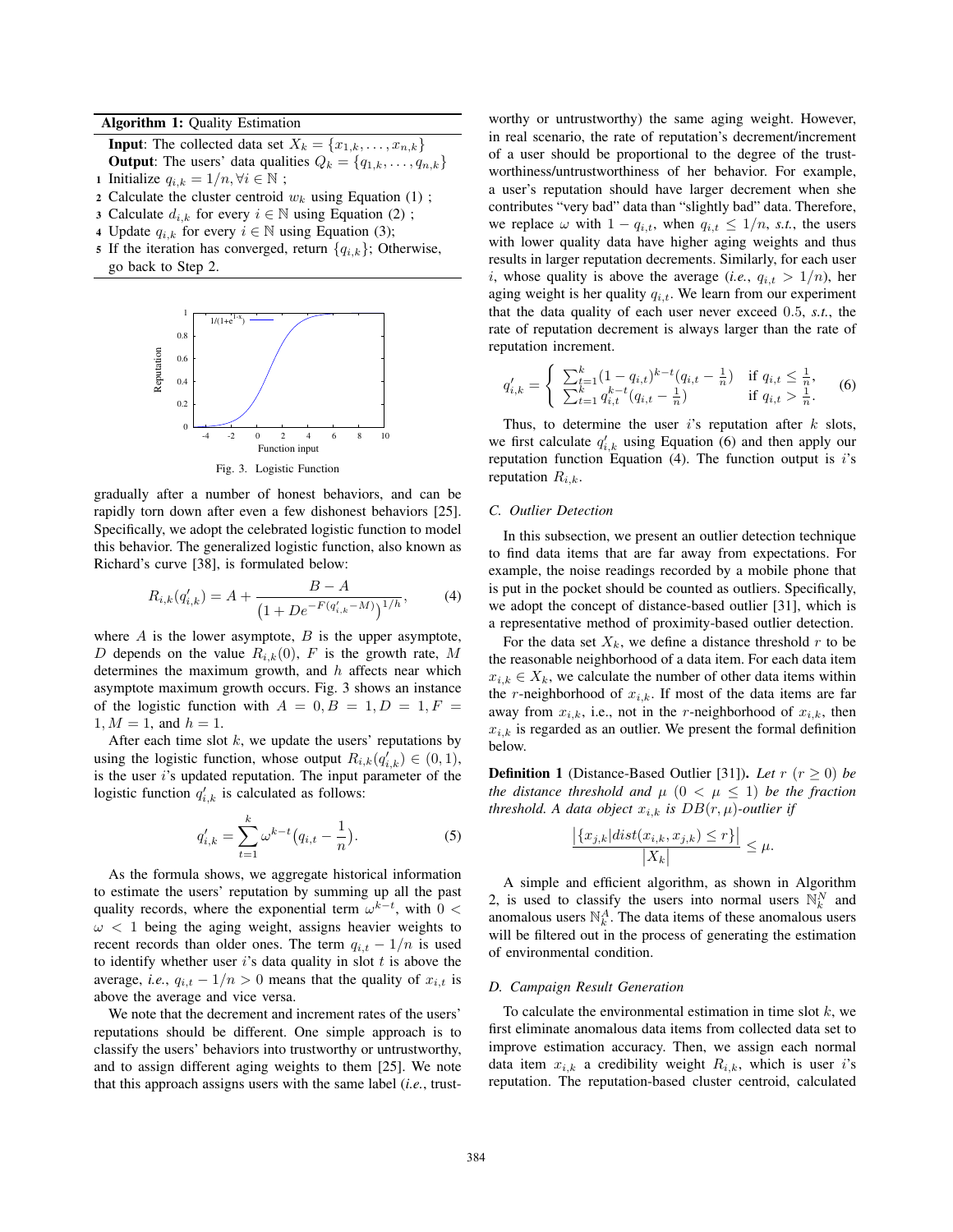## Algorithm 2: Distance-Based Outlier Detection

**Input:** Collected data set  $\{x_{i,k}\}\$ in slot k **Output**: Normal users  $\mathbb{N}_k^N$  and Anomalous users  $\mathbb{N}_k^A$ 1 Initialize  $\mathbb{N}_k^N \leftarrow \emptyset$ ,  $\mathbb{N}_k^A \leftarrow \emptyset$ ; 2 for  $i \leftarrow 1$  to n do  $3 \mid count \leftarrow 0$ ; 4 **for**  $j \leftarrow 1$  *to n* **and**  $j \neq i$  **do** 5 **if** dist $(x_{i,k}, x_{j,k}) \leq r$  then 6 count  $\leftarrow$  count + 1;  $7 \mid \cdot \cdot \cdot$  end <sup>8</sup> end 9 if  $count \geq \mu n$  then  $\mathbb{N}_k^N \leftarrow \mathbb{N}_k^N \cup \{i\}$ ; 10 | else  $\mathbb{N}_k^A \leftarrow \mathbb{N}_k^A \cup \{i\}$  ; <sup>11</sup> end

using the equation below, is the campaign estimation for real physical environment in current slot k.

$$
\bar{x}_k = \underset{\bar{x}_k}{\operatorname{argmin}} \sum_{i \in \mathbb{N}_k^N} \left( \operatorname{dist}^2(\bar{x}_k, x_{i,k}) \times R_{i,k} \right). \tag{7}
$$

We will show in Section VI that the reputation-based cluster centroid achieves superior performance than pure qualitybased one.

## V. SURPLUS SHARING

To motivate the users' continuous participation, the platform needs to reward each user with a proper amount of payment. However, the platform only has a limited budget. In some existing works, the platform is assumed to be given a fixed budget to run the sensing campaign. While in most of the practical scenarios, especially when the campaign lasts a long period of time (*e.g.*, up to months or years), the platform usually has a dynamic cash flow, which means that the campaign needs to continuously benefit from its real-time estimation. Naturally, the real-time capital inflows, called *surplus*, is based on the credibility of the generated campaign result.

In this section, we mainly consider the problem of nonfixed surplus sharing, where the total surplus is dynamic and is earned from the real-time campaign result. We first present three desirable properties in designing a good surplus sharing scheme, and discuss several heuristic sharing methods, as well as their limitations. Then, we introduce the concept of Shapley value, and propose a Shapley value-based surplus sharing method. We note that the Shapley value of each user can be considered as the user's contribution to the participatory sensing. Our proposed approach for non-fixed surplus sharing could also be applied in fixed surplus sharing scenarios (by adopting a weighted proportional sharing scheme with each user's Shapley value being her weight).

Formally, the surplus generated by the platform in each slot k, called *grand surplus*, is denoted by  $v(\mathbb{N})$ , where  $\mathbb N$  is the set of users and  $v: 2^n \to \mathcal{R}$  is the surplus characteristic function. For any subset of users  $\mathbb{S} \subseteq \mathbb{N}$ ,  $v(\mathbb{S})$  represents the surplus earned by the campaign when the set S of users participate.

We also define user i's surplus share in slot k as  $p_{i,k}$ , which is also called  $i$ 's payment. The objective of the surplus sharing module is to divide the grand surplus  $v(N)$  among the users.

#### *A. Desirable Properties in Surplus Sharing*

In determining each user's surplus share, there are several desirable properties.

*Property I*: *Surplus efficiency*. This property indicates that in each time slot, the sum of the users' surplus share should be equal to the grand surplus, *i.e.*,  $\sum_{i \in \mathbb{N}} p_{i,k} = v(\mathbb{N})$ . In other words, the platform never reserves or overdraws its surplus budget in any time slot.

*Property II*: *Outliers get nothing and normal users all get paid*. This property is derived from the two-fold goal of the participatory sensing campaign. On one hand, the platform wishes to penalize untrustworthy behaviors, *s.t.*, users who are classified as outliers in some time slot shall get zero surplus share, since their data is far away from the group consensus and thus makes no meaningful contributions to the campaign in that slot. On the other hand, to motivate the users' continuous participation, every user receives a positive surplus share as long as she is not counted as an outlier. Formally, if  $i \in \mathbb{N}_k^A$ , then  $p_{i,k} = 0$ ; otherwise  $p_{i,k} > 0$ .

*Property III*: *Monotonic rule*. It means that for any two normal users, the one with higher reputation should gain more surplus than the other one. This rule indicates the fairness of surplus sharing, *i.e.*, users' rewards are proportional to the qualities of their contributions. Formally, in any slot  $k$ , for any two users  $i, j \in \mathbb{N}_k^N$ , if  $R_{i,k} > R_{j,k}$ , then  $p_{i,k} > p_{j,k}$ , and if  $R_{i,k} = R_{j,k}$ , then  $p_{i,k} = p_{j,k}$ .

## *B. Several Heuristic Sharing Methods*

One simple surplus sharing approach is *equal share*, *i.e.*, to assign each user an equal share of the total surplus  $p_{i,k} = v(\mathbb{N})/n$ . However, this allocation rule suffers from a serious fairness issue, *i.e.*, users with low quality data earn the same rewards as those who made high quality contributions, which may drive the latter group to leave the campaign or to contribute low quality data.

Another approach is *individual surplus contribution*, which assigns each user  $i$  with the amount of surplus that the campaign generates when only *i* participates, *i.e.*,  $p_{i,k} = v({i})$ . This approach takes the users' data qualities and reputations into surplus calculation, and thus satisfies monotone rule. However, it cannot guarantee the surplus efficiency, since the sum of allocated surplus may not be equal to the surplus budget, *i.e.*,  $\sum_{i \in \mathbb{N}} p_{i,k} \neq v(\mathbb{N})$ .

The third heuristic sharing method is called *marginal surplus contribution*. It states that the surplus share of each user i is the difference between total surplus when  $i$  participates and when  $i$  does not participate, given all other conditions remain the same. Formally,  $p_{i,k} = v(\mathbb{N}) - v(\mathbb{N}\setminus\{i\})$ . This approach also violates the surplus efficiency, *i.e.*,  $\sum_{i \in \mathbb{N}} p_{i,k} \neq v(\mathbb{N})$ .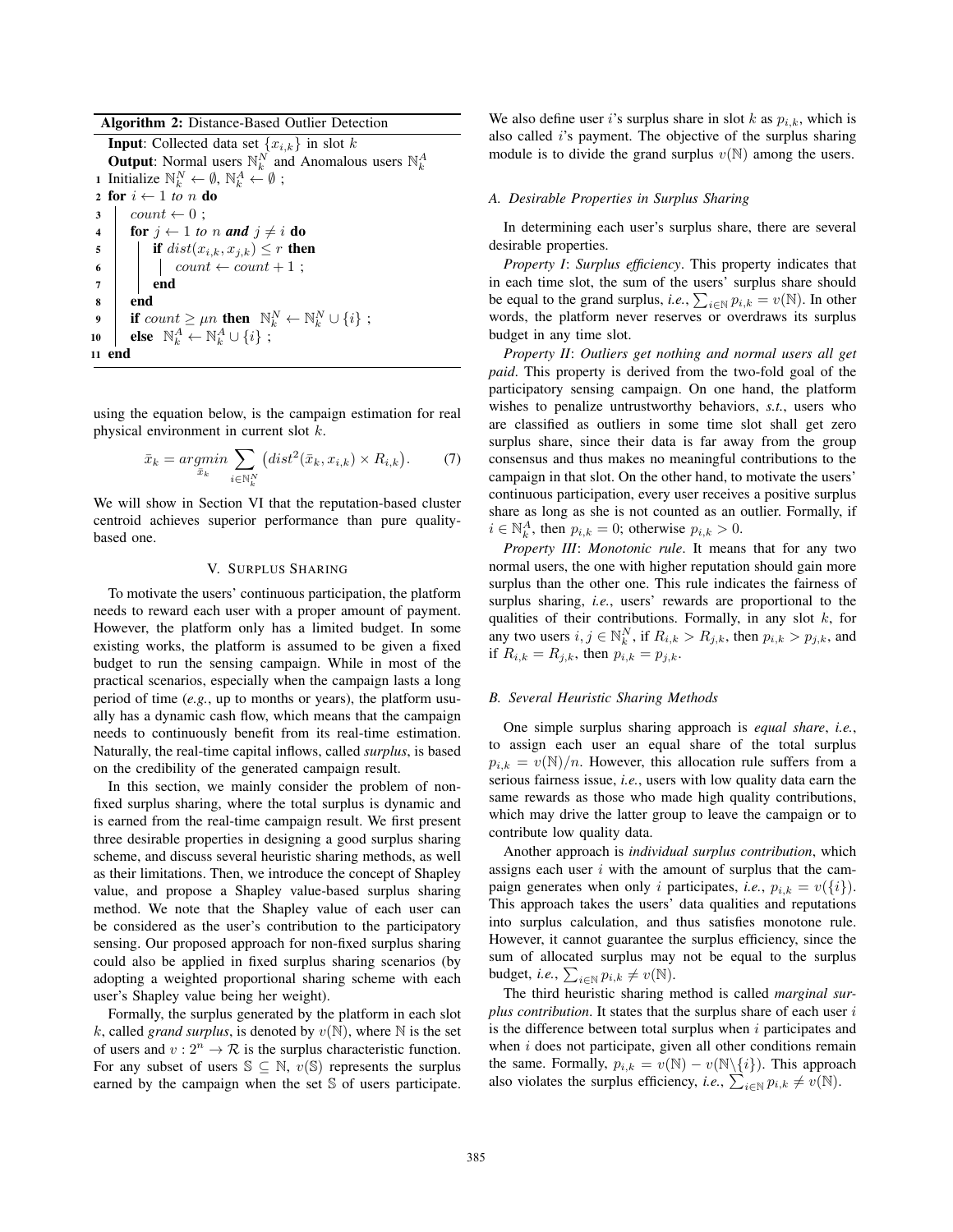## *C. Shapley Value*

Considering the limitations of the previously mentioned heuristic methods, we present an alternative Shapley valuebased approach, which can achieve all the three desirable properties.

Definition 2 (Shapley Value [26], [37]). *In surplus sharing, the Shapley value of* i *is defined by*

$$
\theta_{i,k}(\mathbb{N}, v) = \sum_{\mathbb{S} \subseteq \mathbb{N} \setminus \{i\}} \frac{\left[v(\mathbb{S} \cup \{i\}) - v(\mathbb{S})\right] |\mathbb{N}|!}{|\mathbb{S}|!(|\mathbb{N}| - |\mathbb{S}| - 1)!},\tag{8}
$$

*where* |S| *and* |N| *are the cardinality of* S *and* N *respectively.*

The Shapley value is calculated by taking a *random* permutation of users from the set of all  $n!$  possible permutations, and allocating each user her *expected* marginal surplus contribution in this permutation. It has been proved that the Shapley value is the *unique* value satisfying the following four axioms [26].

**Axiom 1** (Efficiency).  $\sum_{i \in \mathbb{N}} \theta_{i,k} = v(\mathbb{N})$ .

**Axiom 2** (Symmetry). *If*  $\forall \mathbb{S} \subseteq \mathbb{N} \setminus \{i, j\}, v(\mathbb{S} \cup \{i\}) = v(\mathbb{S} \cup$  ${j}$ *), then*  $\theta_{i,k} = \theta_{j,k}$ *.* 

**Axiom 3** (Dummy). *If*  $\forall \mathbb{S} \subseteq \mathbb{N} \setminus \{i\}, v(\mathbb{S} \cup \{i\}) = v(\mathbb{S})$ , then  $\theta_{i,k} = 0.$ 

Axiom 4 (Additivity). *For any two surplus function*  $v_1$  *and*  $v_2, \theta_{i,k}(v_1) + \theta_{i,k}(v_2) = \theta_{i,k}(v_1 + v_2), \forall i \in \mathbb{N}.$ 

The efficiency axiom states that the sum of the users' surplus share should be equal to the grand surplus, which matches the property of the surplus efficiency in Section V-A. The symmetry axiom indicates that two users having equal marginal surplus contributions should receive the same amount of surplus share. The dummy axiom says that a user who does not contribute to surplus generation should receive nothing, *i.e.*, outliers receive zero surplus share. These two axioms satisfy the requirements of our second and third desirable property respectively. The additivity axiom means that combining two games into one, each user's received surplus share remains the same. In our setting, the additivity says that the total revenue received by any user in the long period campaign should be equal to the sum of her surplus share gained in every single slot.

We note that the four axioms are inherent properties of our surplus sharing. With a well-defined surplus function, *e.g.*,  $v(\mathbb{S})$  is monotone increasing subject to  $\sum_{i \in \mathbb{S}} R_{i,k}$ , we can guarantee that a user with a higher reputation has a larger Shapley value than lower reputation one, since she contributes more to the marginal surplus  $v(\mathbb{S} \cup \{i\}) - v(\mathbb{S})$ . Besides, if a user's marginal contribution is positive, then her Shapley value is positive. We present an instance of surplus function in Section VI-A.

Our Shapley value-based surplus sharing rule is presented below. In each slot, the payments of anomalous users are zero, while the payment of each normal user is her Shapley value with  $\mathbb{N}_k^N$  being the grand coalition.

| <b>Input:</b> The number of samples $m$<br><b>Output:</b> Approximated Shapley value $\hat{\theta}_i$<br>1 Initialize count $\leftarrow 0$ and $\hat{\theta}_i \leftarrow 0, \forall i \in \mathbb{N}_k^N$ ;<br>2 while $count < m$ do<br>Sample $o \in \phi(\mathbb{N}_k^N)$ with probability $\frac{1}{\ \mathbb{N}_k^N\ }$ ;<br>3<br>foreach $i \in \mathbb{N}_k^N$ do<br>$\overline{\mathbf{4}}$<br>5<br>6<br>$\hat{\theta}_i \leftarrow \hat{\theta}_i + v(\text{pre}_i(o) \cup \{i\}) - v(\text{pre}_i(o));$<br>$\overline{7}$<br>end<br>$count \leftarrow count + 1;$<br>8<br>end<br>$\mathbf{Q}$<br>10 $\hat{\theta}_i \leftarrow \hat{\theta}_i/m, \forall i \in \mathbb{N}_k^N;$ | <b>Algorithm 3:</b> Shapley Value Approximation |  |  |
|--------------------------------------------------------------------------------------------------------------------------------------------------------------------------------------------------------------------------------------------------------------------------------------------------------------------------------------------------------------------------------------------------------------------------------------------------------------------------------------------------------------------------------------------------------------------------------------------------------------------------------------------------------------------------------------------|-------------------------------------------------|--|--|
|                                                                                                                                                                                                                                                                                                                                                                                                                                                                                                                                                                                                                                                                                            |                                                 |  |  |
|                                                                                                                                                                                                                                                                                                                                                                                                                                                                                                                                                                                                                                                                                            |                                                 |  |  |
|                                                                                                                                                                                                                                                                                                                                                                                                                                                                                                                                                                                                                                                                                            |                                                 |  |  |
|                                                                                                                                                                                                                                                                                                                                                                                                                                                                                                                                                                                                                                                                                            |                                                 |  |  |
|                                                                                                                                                                                                                                                                                                                                                                                                                                                                                                                                                                                                                                                                                            |                                                 |  |  |
|                                                                                                                                                                                                                                                                                                                                                                                                                                                                                                                                                                                                                                                                                            |                                                 |  |  |
|                                                                                                                                                                                                                                                                                                                                                                                                                                                                                                                                                                                                                                                                                            |                                                 |  |  |
|                                                                                                                                                                                                                                                                                                                                                                                                                                                                                                                                                                                                                                                                                            |                                                 |  |  |
|                                                                                                                                                                                                                                                                                                                                                                                                                                                                                                                                                                                                                                                                                            |                                                 |  |  |
|                                                                                                                                                                                                                                                                                                                                                                                                                                                                                                                                                                                                                                                                                            |                                                 |  |  |
|                                                                                                                                                                                                                                                                                                                                                                                                                                                                                                                                                                                                                                                                                            |                                                 |  |  |
|                                                                                                                                                                                                                                                                                                                                                                                                                                                                                                                                                                                                                                                                                            |                                                 |  |  |

$$
p_{i,k} = \begin{cases} 0 & \text{if } i \in \mathbb{N}_k^A \\ \theta_{i,k}(\mathbb{N}_k^N, v) & \text{if } i \in \mathbb{N}_k^N \end{cases}
$$
 (9)

## *D. Approximate Shapley Value*

Due to the appealing properties of Shapley value and its excellent match for our model, we reward each normal user with the surplus share of her Shapley value. However, we observe that the number of subset of  $\mathbb{N}_k^N$  is exponential to its cardinality, therefore the calculation of Shapley value involves an exponential time complexity. When the number of normal users is large, this approach would be impractical. To settle this computational infeasibility, we propose an efficient approximation of the Shapley value based on random samping.

Let  $\phi(\mathbb{N}_k^N)$  denote the set of all  $|\mathbb{N}_k^N|!$  permutations of  $\mathbb{N}_k^N$ , and  $\hat{\theta}_i$  represent the approximated Shapley value of user i. For any sampled permutation  $o \in \phi(\mathbb{N}_k^N)$ , the set of users appeared before i is defined as the predecessors of i, denoted by  $pre<sub>i</sub>(o)$ . For example, a sampled permutation is shown below, as well as  $i$ 's and  $j$ 's predecessors.

$$
\underbrace{1, 2, \cdots, i-1, i, i+1, \cdots, j-1}_{j \text{ is predecessor}}, j, j+1, \cdots, |\mathbb{N}_k^N|
$$

Our proposed algorithm, as shown in Algorithm 3, randomly selects m samples from  $\phi(\mathbb{N}_k^N)$  with equal probability. For each sampled permutation  $o \in \phi(\mathbb{N}_k^N)$ , we calculate the predecessor of the each user  $i$ . Then, the algorithm iteratively sums up each user's marginal contributions over the predecessors of each sample. The estimated Shapley value will be the average of the marginal contributions over the samples. The payment of each user  $i$  in time slot  $k$  is shown below:

$$
p_{i,k} = \begin{cases} 0 & \text{if } i \in \mathbb{N}_k^A, \\ \hat{\theta}_{i,k}(\mathbb{N}_k^N, v) & \text{if } i \in \mathbb{N}_k^N. \end{cases}
$$
 (10)

We note that the complexity of our proposed algorithm is  $O(m|\mathbb{N}_k^N|)$ , which is in polynomial time. In addition, it can be proved that the approximate Shapley value also satisfies all the four axioms of the original Shapley value. Due to limitations of space, we omit the proof in this paper.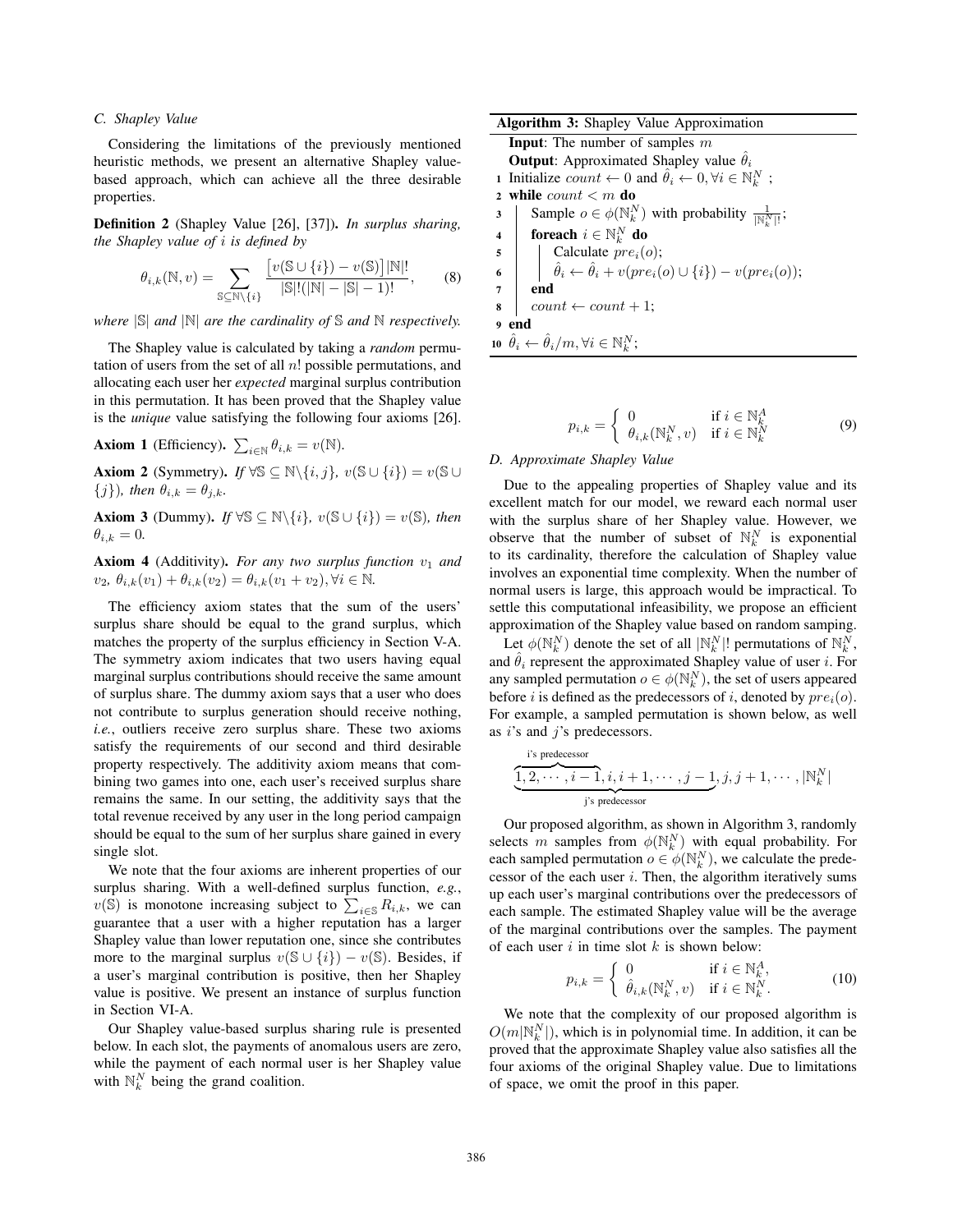|                         | $\overline{5}$ |            |
|-------------------------|----------------|------------|
| $\left( 2\right)$<br>ĆЗ | $\odot$        | (8)<br>( ၁ |
| 4                       | 7              | (10        |

Fig. 4. Device Deployment

## VI. EVALUATIONS

In this section, we conduct a participatory sensing experiment to evaluate our proposed methods. We first describe our experiment setup in Section VI-A, and then present experiment results in Section VI-B and Section VI-C.

## *A. Experiment Setup*

We consider a noise monitoring participatory sensing application, where mobile devices are required to measure their ambient noise level and then the platform generates the noise estimation based on the collected sensing readings.

In our experiments, 10 mobile devices are deployed to act as participatory sensing users, including 5 first-generation Google Nexus 7 tablets (D1 to D5) and 5 second-generation Google Nexus 7 tablets (D6 to D10). All of them are carried with Android 4.4.3 operating system. The ambient noise is measured and recorded by an off-the-shelf application, called NoiseTube [39], which samples the acoustic signal and calculates the sound level every second in decibel (dB). Our experiment is conducted in a  $10m \times 8m$  room to ensure that the sound attenuation in distance is trivial. A computer, which continuously plays movies, serves as the noise source and is placed in the center of the room. Mobile devices are deployed around the computer as shown in Fig 4. We also deploy a WENSN WS1361 decibel meter to measure the ground truth.

Recall that our objective is to estimate the users' data qualities and characterize their long-term behaviors. According to the real life experiences, we artificially create situations where users may adopt incorrect sensing approaches and have various behaviors. In noise monitoring application, the correct measurement approach is to expose the mobile device directly to air. However, in real scenarios, users may intentionally or unintentionally take the wrong measurement approaches, *e.g.*, placing the phone in a pocket or bag, which may blemish their data qualities. To simulate these differences, in our experiment, most devices take the proper sensing method, while some devices are covered by clothes or put into a bag to simulate incorrect approaches. For simplicity, we refer "1" to the correct measurement approach and "0" to incorrect ones. Besides, we divide users into several categories and assign each category a specific sensing behavior, shown in Table II. In our setting, device D3 and D9 are strictly obedient to the platform's instructions and always expose their mobile devices to air. Device D1 and D7 are rigorous in performing the sensing task correctly, but there are 10%∼20% unavoidable time when they have to put their devices into pockets or bags.

TABLE II USER BEHAVIOR CLASSIFICATION

| Category         | Device | Description                                 |
|------------------|--------|---------------------------------------------|
| Obedient user    | 3.9    | always being "1"                            |
| Rigorous user    | 1.7    | with $80\% \sim 90\%$ possibility being "1" |
| Careless user    | 5.8.10 | with $60\% \sim 70\%$ possibility being "1" |
| Indifferent user | 4      | with 50% possibility being "1"              |
| Malicious user   | 2.6    | with $\langle 10\%$ possibility being "1"   |
|                  |        |                                             |



The category with largest number of users is careless and we assume careless users have 60%∼70% being "1". Device 4 is indifferent of the sensing task and he places his device into or out of his pocket any time he wants, thus with half percentage being "1". Malicious users, such as D2 and D6, deliberately contribute erroneous data in most of the time.

Our experiment lasts 750 minutes with the slot duration being 1 minute, and collects over 450,000 data items in total. Based on user behavior classification, we manually change the measuring approaches of the devices (either exposed to air or covered by clothes) with their predefined possibilities. For instance, for device D8, we reset its sensing approach every 15 minutes with 60%∼70% possibility exposed to air and 30%∼40% covered by clothes. Detailed deployment settings and graphical presentations of sensing data are provided in our technical report [40]. It can be clearly observed that the detected noise level with the device exposed is about 5 dB higher than covered.

In the quality estimation module, we adopt the Euclidean distance to measure the similarity between any two data items. We note that in the noise monitoring scenario, each user's sensing reading in any slot is a vector consisting 60 elements (since the slot duration is 60 seconds) and thus the arithmetic operations used in quality estimation are correspondingly vector operations. The  $\epsilon$  used in Equation (3) is 0.01 and we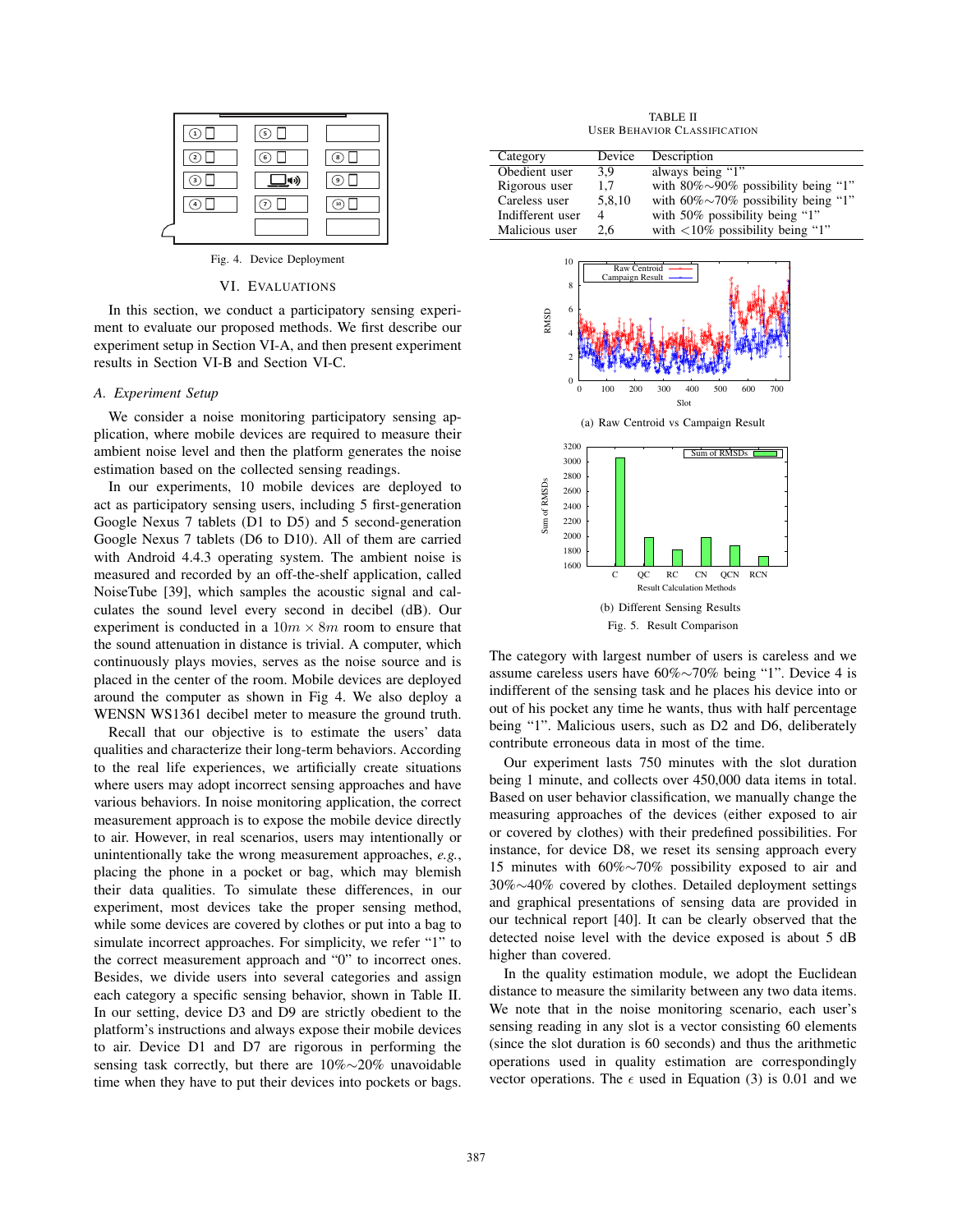

iterate our quality estimation algorithm for 10,000 times each slot. The parameters for the generalized logistic function are:  $A = 0, B = 1, D = 1, F = 1, M = 1, \text{ and } h = 1.$  In outlier detection, the default distance threshold  $r$  and fraction threshold  $\mu$  are 4 and 0.31 respectively.

In surplus sharing module, we apply the same surplus function below to every sensing slot:

$$
v(\mathbb{S}) = V \times \frac{g(|\mathbb{S}|) \sum_{i \in \mathbb{S}} R_{i,k}}{|\mathbb{S}|},\tag{11}
$$

where  $V = 1000$  is the scaling factor and  $g(n) = n/(n+1000)$ is the Bühlmann credibility function  $[41]$ , which is widely used in credibility theory to model the relationship between the number of users and the credibility of the user-generated results.

#### *B. Experiment Results of Quality Estimation*

Recall that our sensing result is generated by finding the Reputation-weighted Centroid of the Normal user cluster, denoted by RCN, *i.e.*, the distance is weighted with reputation and the cluster is formed by normal users, as Equation (7). Similarly, we define QCN (quality-weighted centroid of normal users), CN (raw centroid of normal users), RC (reputationweighted centroid of users), QC (quality-weighted centroid of users) and C (raw centroid of users). Mathematical definitions are provided in our technical report [40].

We compare our sensing results with the ground truth by adopting the Root Mean Square Deviation (RMSD). For any given data vector  $x_{i,k}$ , the RMSD is defined as  $\sqrt{dist^2(x_{i,k}, \hat{x}_k)/T}$ , where  $\hat{x}_k$  is the ground truth in slot k.  $\sqrt{dist^2(x_{i,k}, \hat{x}_k)/T}$ , where  $\hat{x}_k$  is the ground truth in slot k. Fig. 5(a) shows the RMSDs of raw centroid (C) and our campaign result (RCN) in every slot. We can see that the RMSD of RCN is about 50% lower than the raw centroid. To get a complete comparisons of different campaign result calculation methods, for each method, we sum up its RMSDs of the total 750 slots, and provide the results in Fig. 5(b).

We observe that under the same cluster (either  $\mathbb{N}$  or  $\mathbb{N}_{k}^{N}$ ), the reputation-weighted centroid always results in lowest sum of RMSDs, while the raw centroid the highest. That is because that the reputation-based methods completely characterize the users' credibility, while raw centroid methods do not consider the quality differences of collected data and treat all the users equally. The quality-weighted centroid methods involve data qualities in their result calculation, but they never take the users' long-term reputations into consideration. That is why QC's and QCN's sum of RMSDs are lower than raw centroid methods (C and CN) but higher than reputationweighted ones (RC and RCN). It can also be observed that sensing results calculated using normal-user cluster  $\mathbb{N}_k^N$  results in lower sum of RMSDs than user cluster N, which indicates that eliminating anomalous data items improves the accuracy of the campaign result.

Fig. 6 presents the comparisons of qualities, reputations, and outlier occurrences of all the users, where quality and reputation are measured using their average value, and reputation are measured using their average value, *i.e.*,  $\sum_{k=1}^{750} q_{i,k}/750$  and  $\sum_{k=1}^{750} R_{i,k}/750$  respectively. The outlier occurrence of a user is the number of times when she is counted as an outlier. We observe that the users' qualities and reputations are proportional to the level of their obedience, while the outlier occurrences are inversely proportional to that, which aligns to our user behavior classification. For example, the obedient users (D3 and D9) have the highest qualities, highest reputations, and fewest outlier occurrences. Rigorous users (D1 and D7) have the second highest qualities/reputations and second lowest outlier occurrences. Malicious users (D2 and D6) receive approximately zero qualities and reputation scores, with outlier occurrences over 80% of the total slots.

## *C. Experiment Results of Surplus Sharing*

Fig. 7(a) shows the total payment received by each devices, *i.e.*,  $\sum_{k=1}^{750} p_{i,k}$ , where m is the number of permutations sampled. We note that  $m = 10! = 3,628,800$  is the original